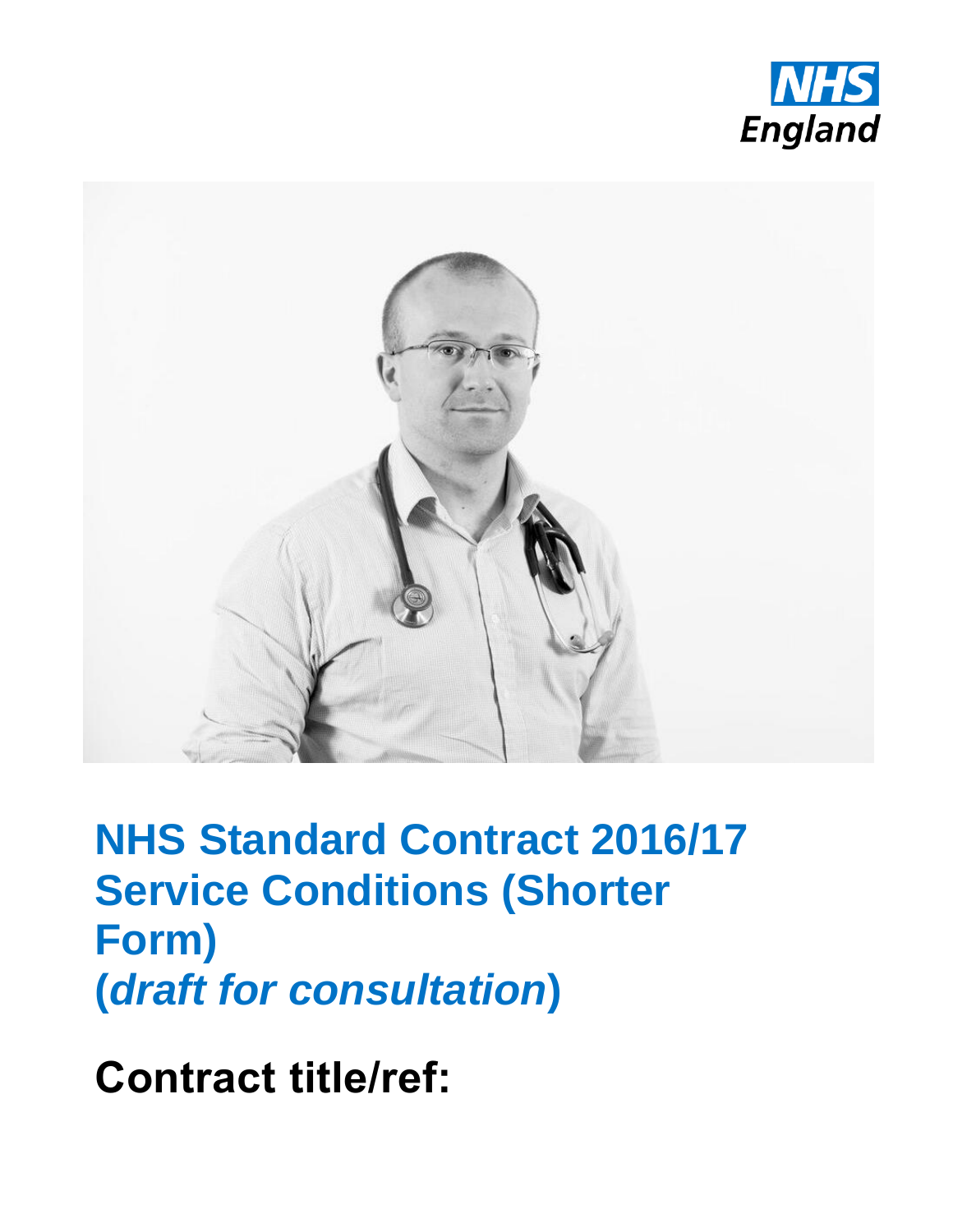## **NHS Standard Contract**

## **2016/17 Service Conditions (Shorter Form)**

First published: February 2016

Prepared by: NHS Standard Contract Team nhscb.contractshelp@nhs.net

Publications Gateway Reference: 04203 Document Classification: **Official**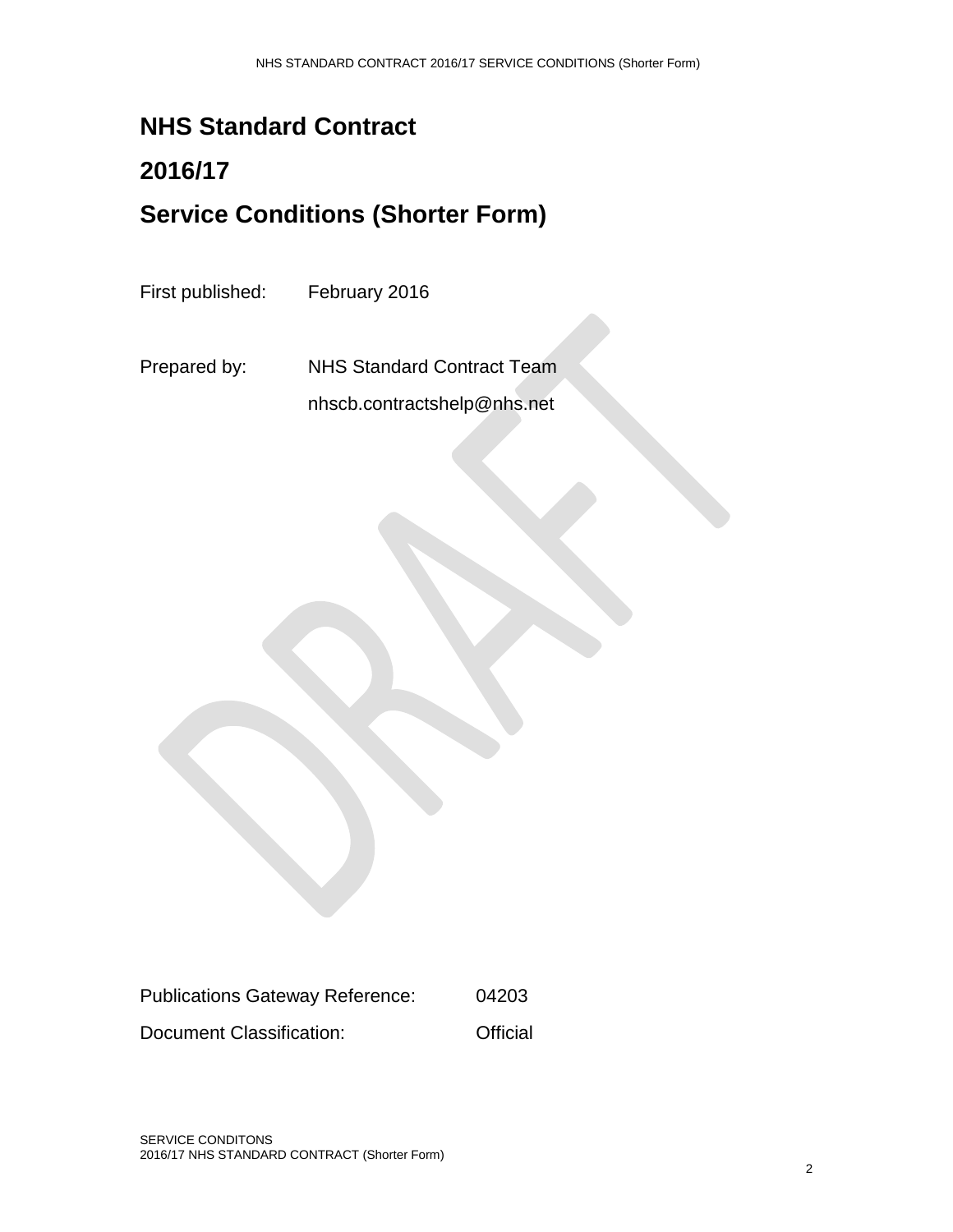| SC <sub>1</sub> | <b>Compliance with the Law and the NHS Constitution</b>                                                                                                                                                                                             |     |
|-----------------|-----------------------------------------------------------------------------------------------------------------------------------------------------------------------------------------------------------------------------------------------------|-----|
| 1.1.            | The Provider must provide the Services in accordance with the Fundamental Standards of<br>Care and the Service Specifications.                                                                                                                      | All |
| 1.2             | The Parties must perform their respective obligations under this Contract in accordance with:                                                                                                                                                       | All |
|                 | 1.2.1.<br>the terms of this Contract; and                                                                                                                                                                                                           |     |
|                 | 1.2.2. the Law; and                                                                                                                                                                                                                                 |     |
|                 | 1.2.3. Good Practice.                                                                                                                                                                                                                               |     |
|                 | The Provider must, when requested by the Co-ordinating Commissioner, provide evidence of<br>the development and updating of its clinical process and procedures to reflect Good Practice.                                                           |     |
| 1.3             | The Parties must abide by and promote awareness of the NHS Constitution, including the<br>rights and pledges set out in it. The Provider must ensure that all Sub-Contractors and all Staff<br>abide by the NHS Constitution.                       | All |
| SC <sub>2</sub> | <b>Regulatory Requirements</b>                                                                                                                                                                                                                      |     |
| 2.1             | The Provider must:                                                                                                                                                                                                                                  | All |
|                 | 2.1.1<br>comply, where applicable, with the registration and regulatory compliance guidance of<br>any relevant Regulatory or Supervisory Body, and with any requirements, standards<br>and recommendations issued from time to time by such a body; |     |
|                 | 2.1.2<br>consider and respond to the recommendations arising from any audit, Serious Incident<br>report or Patient Safety Incident report;                                                                                                          |     |
|                 | 2.1.3<br>comply with the standards and recommendations issued from time to time by any<br>relevant professional body and agreed in writing between the Co-ordinating<br>Commissioner and the Provider;                                              |     |
|                 | 2.1.4<br>comply, where applicable, with the recommendations contained in NICE Technology<br>Appraisals and have regard to other Guidance issued by NICE from time to time;                                                                          |     |
|                 | 2.1.5<br>respond to any reports and recommendations made by Local Healthwatch.                                                                                                                                                                      |     |
| SC <sub>3</sub> | <b>Service Standards</b>                                                                                                                                                                                                                            |     |
| 3.1             | The Provider must                                                                                                                                                                                                                                   | All |
|                 | 3.1.1<br>not breach the thresholds in respect of the Operational Standards, National Quality<br>Requirements and Local Quality Requirements; and                                                                                                    |     |
|                 | 3.1.2<br>ensure that Never Events do not occur.                                                                                                                                                                                                     |     |
| 3.2             | A failure by the Provider to comply with SC3.1 will be excused if it is directly attributable to or<br>caused by an act or omission of a Commissioner, but will not be excused if the failure was<br>caused primarily by an increase in Referrals.  | All |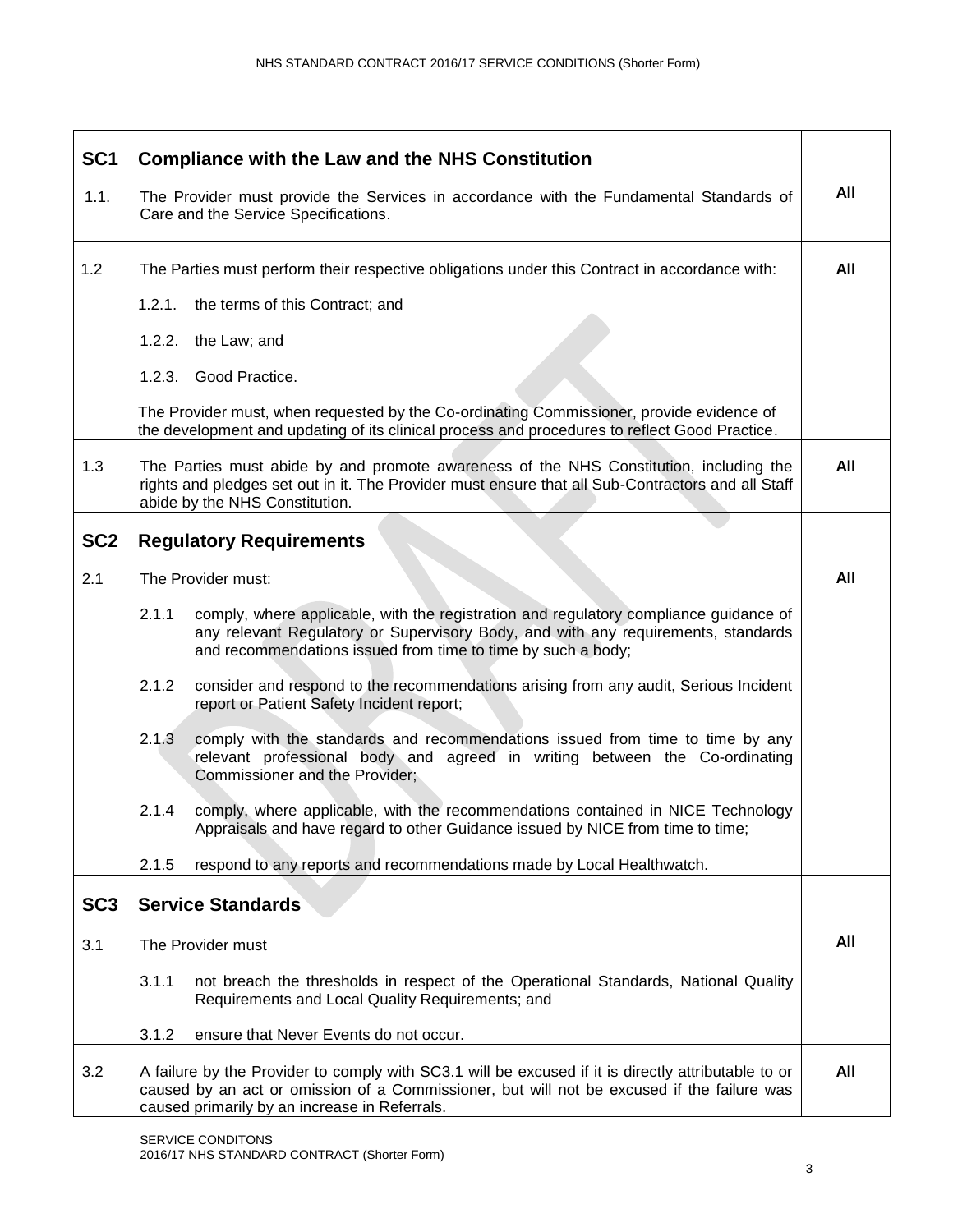| 3.3             | The Provider must continually review and evaluate the Services, must implement Lessons<br>Learned from those reviews and evaluations, from feedback, complaints, Patient Safety<br>Incidents, Never Events, and from Service User, Staff, GP and public involvement (including<br>the outcomes of Surveys).                                                                                                                                                                      | All                                 |
|-----------------|----------------------------------------------------------------------------------------------------------------------------------------------------------------------------------------------------------------------------------------------------------------------------------------------------------------------------------------------------------------------------------------------------------------------------------------------------------------------------------|-------------------------------------|
| SC <sub>4</sub> | <b>Co-operation</b>                                                                                                                                                                                                                                                                                                                                                                                                                                                              |                                     |
| 4.1             | The Parties must at all times act in good faith towards each other and in the performance of<br>their respective obligations under this Contract. The Parties must co-operate and share<br>information with each other and with other commissioners and providers of health or social<br>care in respect of Service Users, in accordance with the Law and Good Practice, to facilitate<br>the delivery of co-ordinated and integrated services for the benefit of Service Users. | All                                 |
| SC <sub>5</sub> | <b>Commissioner Requested Services / Essential Services</b>                                                                                                                                                                                                                                                                                                                                                                                                                      |                                     |
| 5.1             | The Provider must comply with its obligations under Monitor's Licence (if required) in respect<br>of any Services designated as CRS by any Commissioner from time to time.                                                                                                                                                                                                                                                                                                       | All                                 |
| 5.2             | The Provider must maintain its ability to provide, and must ensure that it is able to offer to the<br>Commissioners, the Essential Services.                                                                                                                                                                                                                                                                                                                                     | <b>Essential</b><br><b>Services</b> |
| 5.3             | The Provider must have and at all times maintain an up-to-date Essential Services Continuity<br>Plan. The Provider must, in consultation with the Co-ordinating Commissioner, implement the<br><b>Essential Services Continuity Plan as required:</b>                                                                                                                                                                                                                            | <b>Essential</b><br><b>Services</b> |
|                 | 5.3.1<br>if there is any interruption to or suspension of the Essential Services; or                                                                                                                                                                                                                                                                                                                                                                                             |                                     |
|                 | 5.3.2<br>on expiry or early termination of this Contract or of any Service.                                                                                                                                                                                                                                                                                                                                                                                                      |                                     |
| SC <sub>6</sub> | <b>Choice and Referral</b>                                                                                                                                                                                                                                                                                                                                                                                                                                                       |                                     |
| 6.1             | The Parties must comply with Guidance issued by the Department of Health, NHS England<br>and Monitor regarding patients' rights to choice of provider and/or consultant.                                                                                                                                                                                                                                                                                                         | All                                 |
| 6.2             | The Provider must accept any Referral of a Service User made in accordance with the Referral<br>processes or and clinical thresholds set out or referred to in this Contract and/or as otherwise<br>agreed between the Parties.                                                                                                                                                                                                                                                  | All                                 |
| 6.3             | The existence of this Contract does not entitle the Provider to accept referrals in respect of,<br>provide services to, nor to be paid for providing services to, individuals whose Responsible<br>Commissioner is not a Party to this Contract.                                                                                                                                                                                                                                 | All                                 |
| 6.4             | Except as permitted under the Service Specifications, the Provider must not carry out, nor refer<br>to another provider to carry out, any treatment or care that is unrelated to a Service User's<br>original Referral or presentation without the agreement of the Service User's GP.                                                                                                                                                                                           | All                                 |
| SC7             | <b>Intentionally Omitted</b>                                                                                                                                                                                                                                                                                                                                                                                                                                                     |                                     |
| SC <sub>8</sub> | <b>Making Every Contact Count</b>                                                                                                                                                                                                                                                                                                                                                                                                                                                |                                     |
| 8.1             | The Provider must develop and maintain an organisational plan to ensure that Staff use every<br>contact that they have with Service Users and the public as an opportunity to maintain or                                                                                                                                                                                                                                                                                        | All                                 |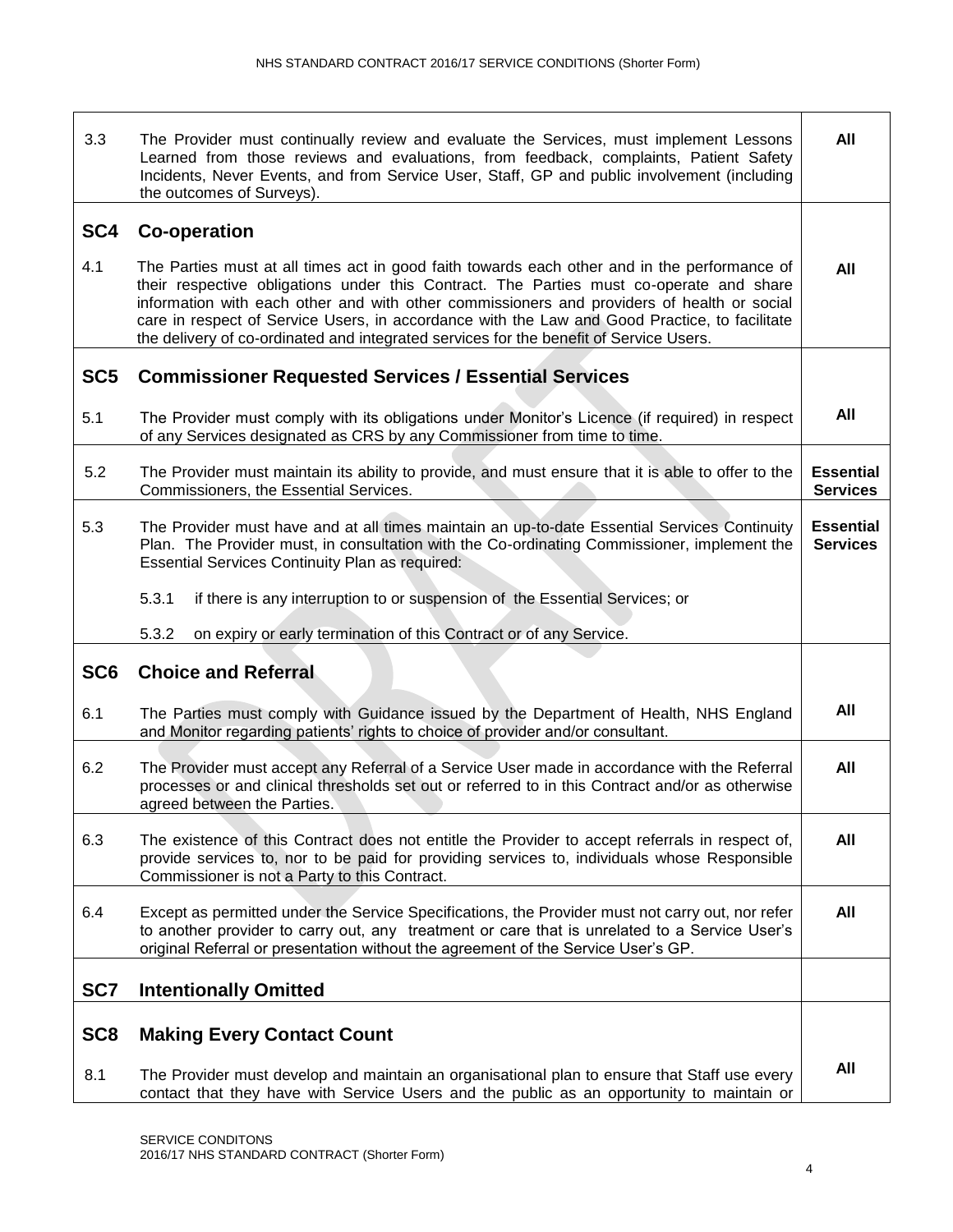|                 |              | improve health and wellbeing, in accordance with the principles and using the tools comprised<br>in Making Every Contact Count Guidance.                                                                                                                                                                        |                            |
|-----------------|--------------|-----------------------------------------------------------------------------------------------------------------------------------------------------------------------------------------------------------------------------------------------------------------------------------------------------------------|----------------------------|
| SC <sub>9</sub> |              | <b>Intentionally Omitted</b>                                                                                                                                                                                                                                                                                    |                            |
|                 |              | SC10 Personalised Care Planning and Shared Decision-Making                                                                                                                                                                                                                                                      |                            |
| 10.1            |              | The Provider must comply with regulation 9 of the 2014 Regulations. The Provider must<br>employ Shared Decision-Making, and Patient Decision Aids relevant to the Services and<br>approved by the Co-ordinating Commissioner, in planning and reviewing the care or treatment<br>which a Service User receives. | All                        |
|                 |              | SC11 Transfer of and Discharge from Care                                                                                                                                                                                                                                                                        |                            |
| 11.1            |              | The Provider must comply with the Transfer of and Discharge from Care Protocols and all Law<br>and Guidance (including LD Guidance and Transfer and Discharge Guidance) relating to<br>transfer of and discharge from care.                                                                                     | All                        |
| 11.2            |              | The Provider must use its best efforts to avoid circumstances and transfers and/or discharges<br>likely to lead to emergency readmissions or recommencement of care.                                                                                                                                            | All                        |
| 11.3            |              | The Provider must issue the Discharge Summary to the Service User's GP and/or Referrer<br>and to any third party provider within the timescale, and in accordance with any other<br>requirements, set out in the relevant Transfer of and Discharge from Care Protocol.                                         | All<br>except<br><b>PT</b> |
|                 |              | SC12 Communicating With and Involving Service Users, Public and Staff                                                                                                                                                                                                                                           |                            |
| 12.1            | Standard.    | The Provider must ensure that all communications about a Service User's care with that<br>Service User (and, where appropriate, their Carer and/or Legal Guardian), their GP and other<br>providers are clear and timely. The Provider must comply with the Accessible Information                              | All                        |
| 12.2            | practicable. | The Provider must actively engage, liaise and communicate with Service Users (and, where<br>appropriate, their Carers and Legal Guardians), Staff, GPs and the public in an open and clear<br>manner in accordance with the Law and Good Practice, seeking their feedback whenever                              | All                        |
| 12.3            |              | The Provider must:                                                                                                                                                                                                                                                                                              | All                        |
|                 | 12.3.1       | carry out the Friends and Family Test Surveys as required in accordance with FFT<br>Guidance, using all reasonable endeavours to maximise the number of responses<br>from Service Users;                                                                                                                        |                            |
|                 | 12.3.2       | carry out other Surveys as agreed with the Co-ordinating Commissioner from time to<br>time; and                                                                                                                                                                                                                 |                            |
|                 | 12.3.3       | provide a written report to the Co-ordinating Commissioner on the results of each<br>Survey.                                                                                                                                                                                                                    |                            |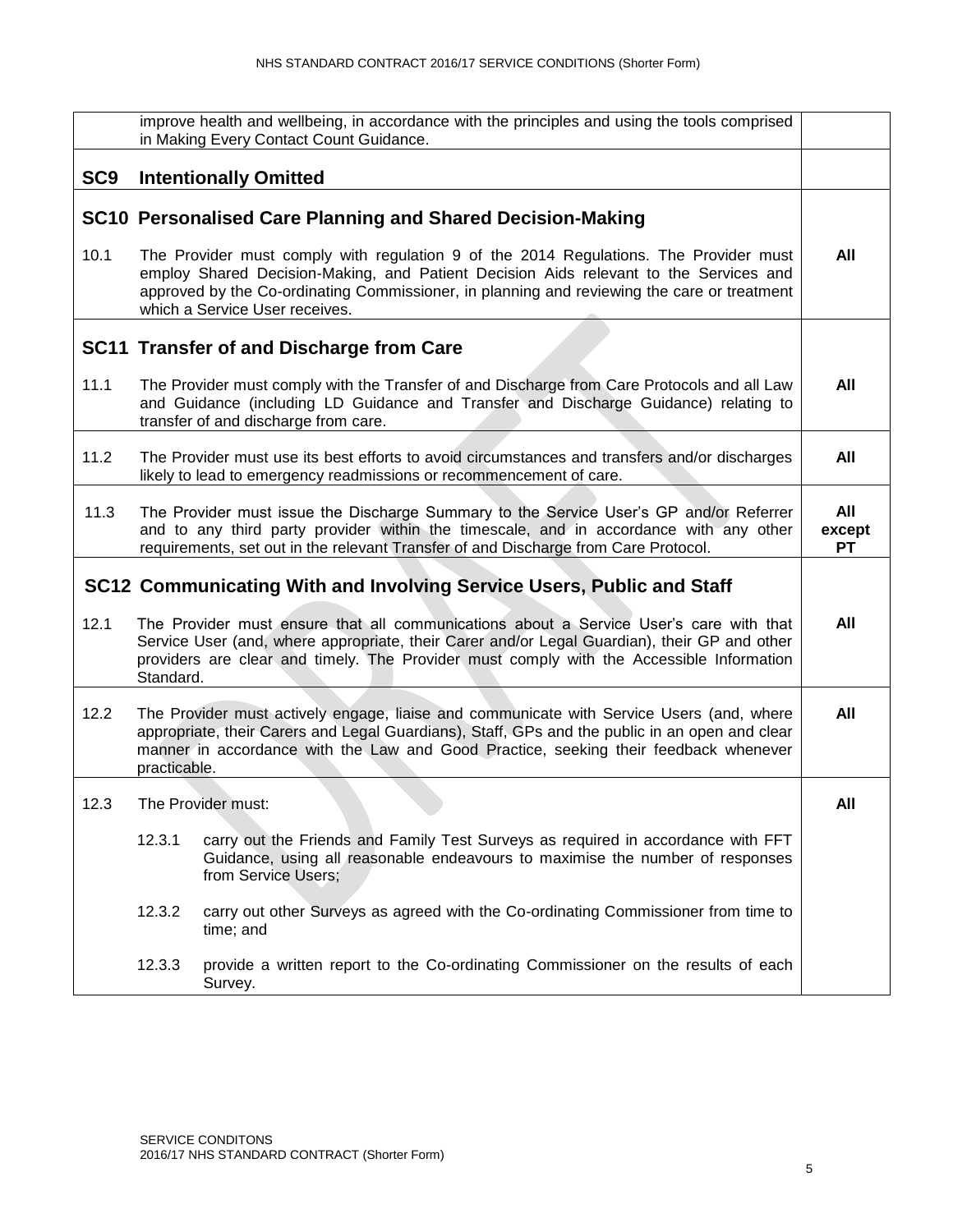| SC13 Equity of Access, Equality and Non-Discrimination                                                                                                                                                                                                                                                                                                                                  |           |
|-----------------------------------------------------------------------------------------------------------------------------------------------------------------------------------------------------------------------------------------------------------------------------------------------------------------------------------------------------------------------------------------|-----------|
| 13.1<br>The Parties must not discriminate between or against Service Users, Carers or Legal<br>Guardians on the grounds of age, disability, marriage or civil partnership, pregnancy or<br>maternity, race, religion or belief, sex, sexual orientation, gender reassignment, or any other<br>non-medical characteristics, except as permitted by Law.                                  | All       |
| 13.2<br>The Provider must provide appropriate assistance and make reasonable adjustments for<br>Service Users, Carers and Legal Guardians who do not speak, read or write English or who<br>have communication difficulties (including hearing, oral or learning impairments).                                                                                                          | All       |
| <b>SC14 Intentionally Omitted</b>                                                                                                                                                                                                                                                                                                                                                       |           |
| <b>SC15 Places of Safety</b>                                                                                                                                                                                                                                                                                                                                                            | <b>MH</b> |
| 15.1<br>The Parties must have regard to the Mental Health Crisis Care Concordat and must reach<br>agreement on the identification of, and standards for operation of, Places of Safety in<br>accordance with the Law, the 1983 Act Code and Royal College of Psychiatrists Standards.                                                                                                   |           |
| <b>SC16 Complaints</b>                                                                                                                                                                                                                                                                                                                                                                  |           |
| 16.1<br>The Commissioners and the Provider must each publish, maintain and operate a complaints<br>procedure in compliance with the Fundamental Standards and other Law and Guidance.                                                                                                                                                                                                   | All       |
| 16.2<br>The Provider must:                                                                                                                                                                                                                                                                                                                                                              |           |
| 16.2.1 provide clear information to Service Users, their Carers and representatives, and to the<br>public, displayed prominently in the Services Environment as appropriate, on how to<br>make a complaint or to provide other feedback and on how to contact Local<br>Healthwatch; and                                                                                                 | All       |
| 16.2.2 ensure that this information informs Service Users, their Carers and representatives, of<br>their legal rights under the NHS Constitution, how they can access independent<br>support to help make a complaint, and how they can take their complaint to the Health<br>Service Ombudsman should they remain unsatisfied with the handling of their<br>complaint by the Provider. |           |
| <b>SC17 Services Environment and Equipment</b>                                                                                                                                                                                                                                                                                                                                          |           |
| 17.1<br>The Provider must ensure that the Services Environment and the Equipment comply with the<br>Fundamental Standards of Care.                                                                                                                                                                                                                                                      | All       |
| 17.2<br>Unless stated otherwise in this Contract, the Provider must at its own cost provide all<br>Equipment necessary to provide the Services in accordance with the Law and any necessary<br>Consents.                                                                                                                                                                                | All       |
| 17.3<br>The Provider must ensure that all Staff using Equipment, and all Service Users and Carers<br>using Equipment independently as part of the Service User's care or treatment, have received<br>appropriate and adequate training and have been assessed as competent in the use of that<br>Equipment.                                                                             | All       |
| SC18 - SC20 Intentionally Omitted                                                                                                                                                                                                                                                                                                                                                       |           |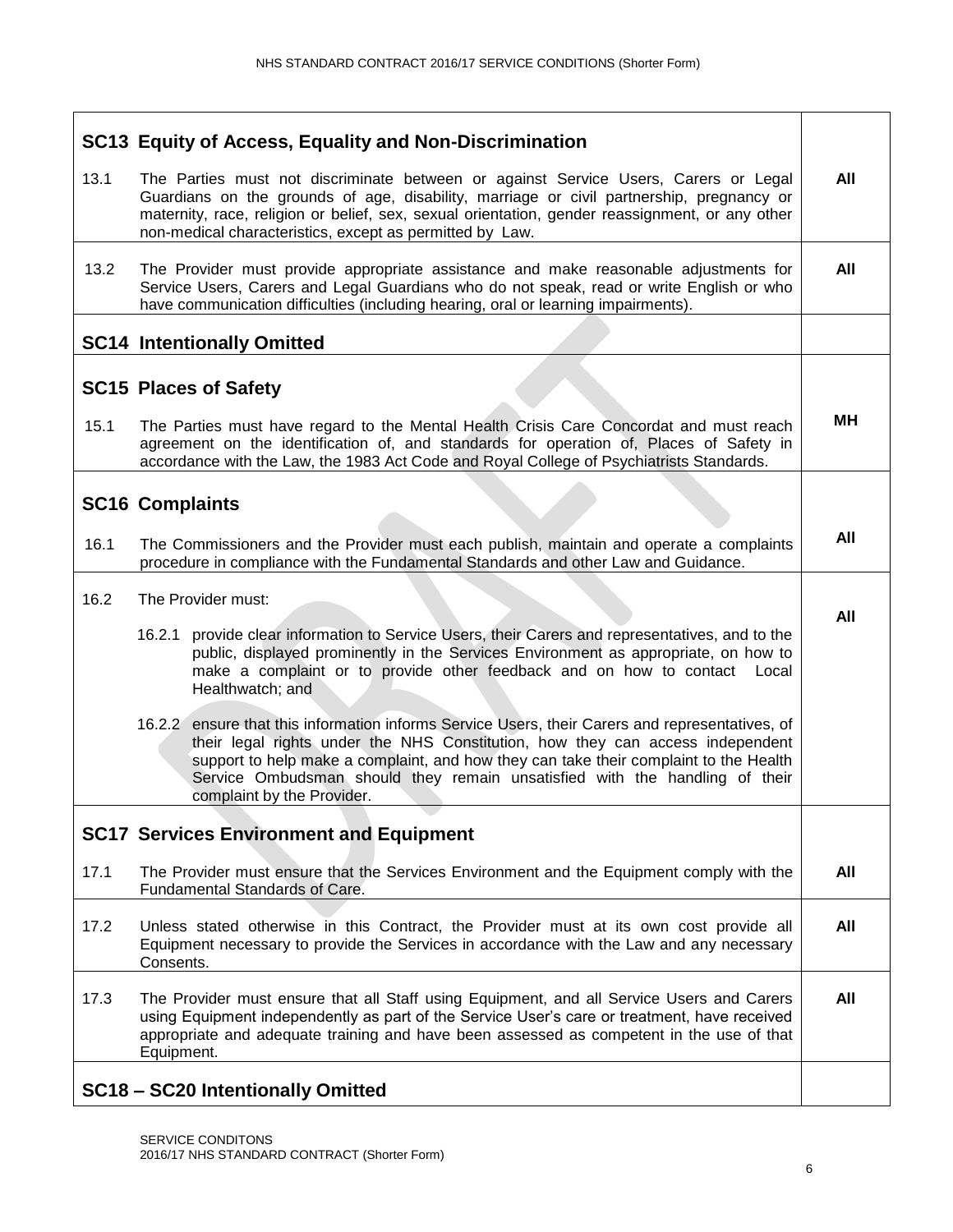|      | SC21 Antimicrobial Resistance and Healthcare Associated Infections                                                                                                                                                                                                                                                                                                       |     |
|------|--------------------------------------------------------------------------------------------------------------------------------------------------------------------------------------------------------------------------------------------------------------------------------------------------------------------------------------------------------------------------|-----|
| 21.1 | The Provider must comply with the Code of Practice on the Prevention and Control of<br>Infections.                                                                                                                                                                                                                                                                       | All |
|      | <b>SC22 Intentionally Omitted</b>                                                                                                                                                                                                                                                                                                                                        |     |
|      | <b>SC23 Service User Health Records</b>                                                                                                                                                                                                                                                                                                                                  |     |
| 23.1 | The Provider must create and maintain Service User Health Records as appropriate for all<br>Service Users. The Provider must retain those records for the periods of time required by<br>Law and/or by national retention schedules published by the Department of Health or NHS<br>England or HSCIC, and then securely destroy them.                                    | All |
| 23.2 | At a Commissioner's request, the Provider must promptly deliver to any third party provider of<br>healthcare or social care services nominated by that Commissioner a copy of the Service<br>User Health Record held by the Provider for any Service User for whom that Commissioner<br>is responsible.                                                                  | All |
| 23.3 | The Provider must give each Service User full and accurate information regarding their<br>treatment and must evidence that in writing in the relevant Service User Health Record.                                                                                                                                                                                        | All |
| 23.4 | Subject to and in accordance with Law and Guidance the Provider must                                                                                                                                                                                                                                                                                                     | All |
|      | 23.4.1 ensure that the Service User Health Record includes the Service User's verified NHS<br>Number;                                                                                                                                                                                                                                                                    |     |
|      | 23.4.2 use the NHS Number as the consistent identifier in all clinical correspondence (paper<br>or electronic) and in all information it processes in relation to the Service User; and                                                                                                                                                                                  |     |
|      | 23.4.3 be able to use the NHS Number to identify all Activity relating to a Service User.                                                                                                                                                                                                                                                                                |     |
| 23.5 | The Commissioners must ensure that each Referrer (except a Service User presenting directly<br>to the Provider for assessment and/or treatment) uses the NHS Number as the consistent<br>identifier in all correspondence in relation to a Referral.                                                                                                                     | All |
|      | <b>SC24 NHS Counter-Fraud and Security Management</b>                                                                                                                                                                                                                                                                                                                    |     |
| 24.1 | The Provider must put in place and maintain appropriate arrangements to address security<br>management and counter-fraud issues, having regard to NHS Protect Standards.                                                                                                                                                                                                 | All |
| 24.2 | The Provider (if it holds Monitor's Licence or is an NHS Trust) must take the necessary action<br>to meet NHS Protect Standards.                                                                                                                                                                                                                                         | All |
| 24.3 | The Provider must allow a person duly authorised to act on behalf of NHS Protect or on behalf<br>of any Commissioner to review security management and counter-fraud arrangements put in<br>place by the Provider. The Provider must implement any reasonable modifications to those<br>arrangements required by that person in order to meet the appropriate standards. | All |
| 24.4 | The Provider must, on becoming aware of any suspected or actual bribery, corruption or fraud,<br>security incident or security breach involving Staff, a Service User or public funds, promptly<br>report the matter to the Local Counter Fraud Specialist of the relevant NHS Body and to NHS<br>Protect.                                                               | All |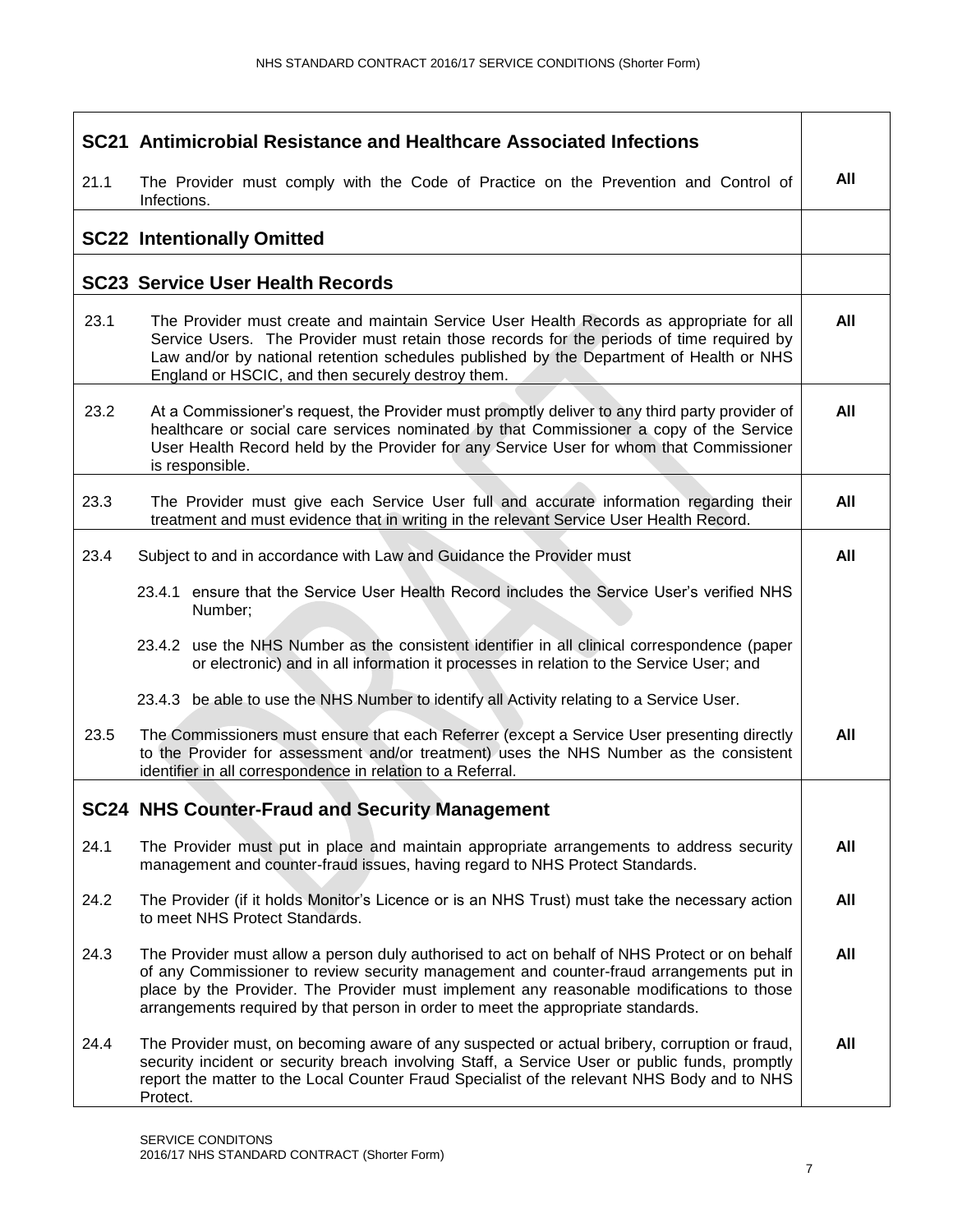|      | <b>SC25 Procedures and Protocols</b>                                                                                                                                                                                                                                                                                                                                                                                                                             |     |
|------|------------------------------------------------------------------------------------------------------------------------------------------------------------------------------------------------------------------------------------------------------------------------------------------------------------------------------------------------------------------------------------------------------------------------------------------------------------------|-----|
| 25.1 | The Parties must comply with their respective obligations under any Other Local Agreements,<br>Policies and Procedures.                                                                                                                                                                                                                                                                                                                                          | All |
|      | SC26 - SC27 Intentionally Omitted                                                                                                                                                                                                                                                                                                                                                                                                                                |     |
|      | <b>SC28 Information Requirements</b>                                                                                                                                                                                                                                                                                                                                                                                                                             |     |
|      |                                                                                                                                                                                                                                                                                                                                                                                                                                                                  |     |
| 28.1 | The Provider must:                                                                                                                                                                                                                                                                                                                                                                                                                                               | All |
|      | 28.1.1 provide the information specified in and in accordance with this SC28 and Schedule<br>6A (Reporting Requirements);                                                                                                                                                                                                                                                                                                                                        |     |
|      | 28.1.2 where and to the extent applicable, conform to all NHS information standards notices<br>and information and data standards approved or published by or on behalf of SCCI,<br>the Secretary of State, NHS England or HSCIC, as appropriate;                                                                                                                                                                                                                |     |
|      | 28.1.3 implement any other datasets and information requirements agreed from time to time<br>between it and the Co-ordinating Commissioner;                                                                                                                                                                                                                                                                                                                      |     |
|      | 28.1.4 comply with Guidance issued by NHS England and HSCIC, and with the Law, in<br>relation to protection of patient identifiable data;                                                                                                                                                                                                                                                                                                                        |     |
|      | 28.1.5 subject to and in accordance with Law and Guidance and any relevant standards<br>issued by the Secretary of State, NHS England or HSCIC, use the Service User's<br>verified NHS Number as the consistent identifier of each record on all patient datasets;<br>and                                                                                                                                                                                        |     |
|      | comply with the Law and Guidance on the use and disclosure of personal confidential data for other<br>than direct care purposes.                                                                                                                                                                                                                                                                                                                                 |     |
| 28.2 | The Co-ordinating Commissioner may request from the Provider any information in addition to<br>that to be provided under SC28.1 which any Commissioner reasonably and lawfully requires in<br>relation to this Contract. The Provider must supply that information in a timely manner.                                                                                                                                                                           | All |
| 28.3 | The Co-ordinating Commissioner must act reasonably in requesting the Provider to provide<br>any information under this Contract, having regard to the burden which that request places on<br>the Provider, and may not require the Provider to supply any information to any Commissioner<br>locally for which that Commissioner cannot demonstrate purpose and value in connection with<br>the discharge of that Commissioner's statutory duties and functions. | All |
| 28.4 | The Provider and each Commissioner must ensure that any information provided to any other<br>Party in relation to this Contract is accurate and complete.                                                                                                                                                                                                                                                                                                        | All |
| 28.5 | The Provider must ensure that each dataset that it provides under this Contract contains the<br>ODS code and/or other appropriate identifier for the relevant Commissioner. The Parties must<br>have regard to Commissioner Assignment Methodology Guidance and Who Pays? Guidance<br>when determining the correct Commissioner code in activity datasets.                                                                                                       | All |
| 28.6 | The Parties must comply with Guidance relating to clinical coding published by the NHS<br>Classifications Service and with the definitions of Activity maintained under the NHS Data<br>Model and Dictionary.                                                                                                                                                                                                                                                    | All |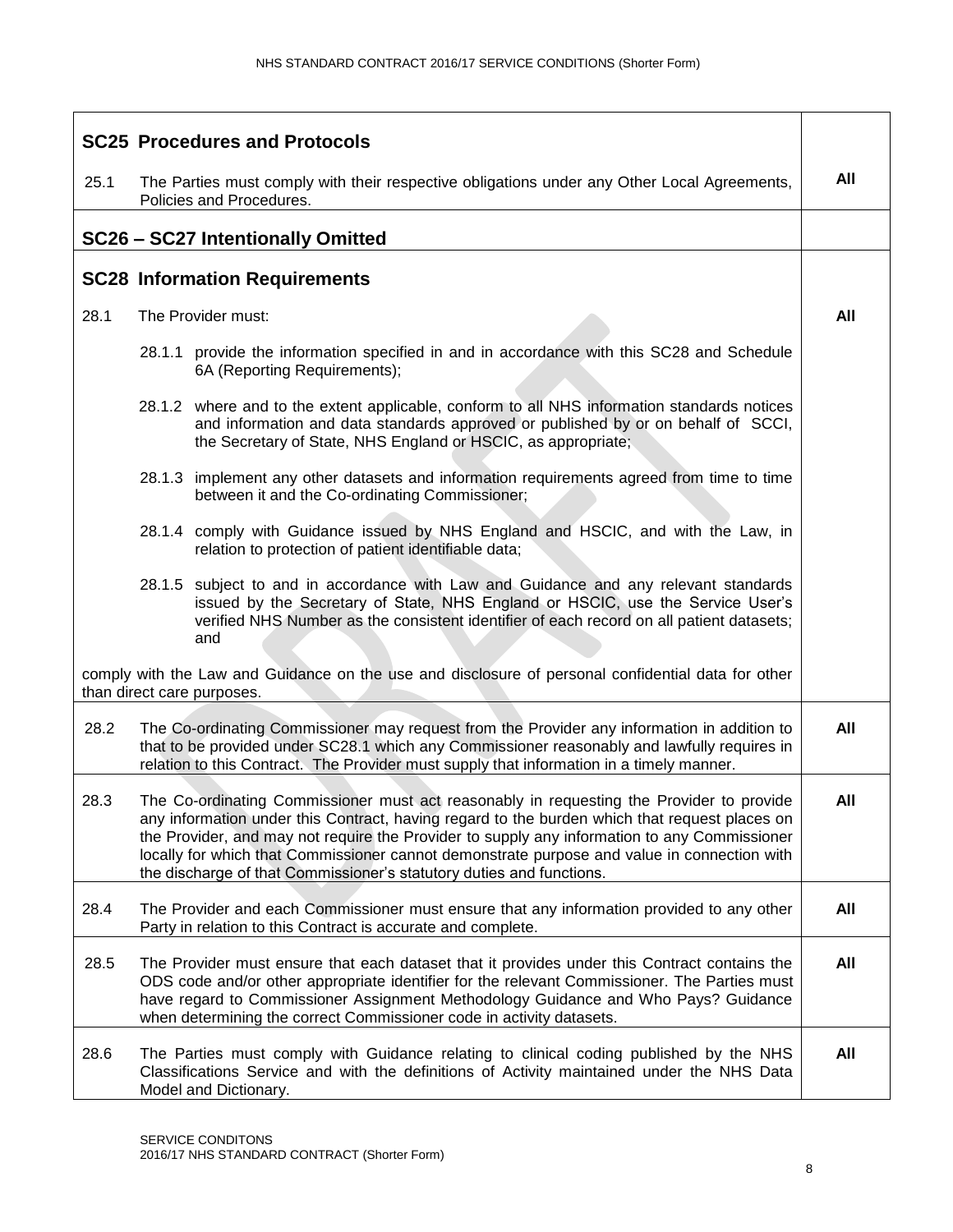|      | <b>SC29 Managing Activity and Referrals</b>                                                                                                                                                                                                                                                             |     |
|------|---------------------------------------------------------------------------------------------------------------------------------------------------------------------------------------------------------------------------------------------------------------------------------------------------------|-----|
| 29.1 | The Commissioners must use all reasonable endeavours to procure that that all Referrers<br>adhere to Referral processes and clinical thresholds set out or referred to in this Contract<br>and/or as otherwise agreed between the Parties.                                                              | All |
| 29.2 | The Provider must comply with and use all reasonable endeavours to manage Activity in<br>accordance with Referral processes and clinical thresholds set out or referred to in this<br>Contract and/or as otherwise agreed between the Parties.                                                          | All |
| 29.3 | Before the start of each Contract Year, the Parties may agree an Indicative Activity Plan<br>specifying the threshold for each activity (and those agreed thresholds may be zero).                                                                                                                      | All |
| 29.4 | The Provider must submit an Activity and Finance Report to the Co-ordinating Commissioner<br>in accordance with Schedule 6A (Reporting Requirements).                                                                                                                                                   | All |
| 29.5 | The Co-ordinating Commissioner and the Provider will monitor actual Activity reported in each<br>Activity and Finance Report in respect of each Commissioner against the thresholds set out in<br>any agreed Indicative Activity Plan, any previous Activity and Finance Reports and generally.         | All |
| 29.6 | Each Party must notify the other(s) as soon as reasonably practicable after becoming aware of<br>any unexpected or unusual patterns of Referrals and/or Activity specifying the nature of the<br>unexpected pattern and their initial opinion as to its likely cause.                                   | All |
| 29.7 | The Parties must meet to discuss any notice given under SC29.6 as soon as reasonably<br>practicable and must seek to agree any actions required of any Party in response to the<br>circumstances identified.                                                                                            | All |
|      | SC30 Emergency Preparedness, Resilience and Response                                                                                                                                                                                                                                                    |     |
| 30.1 | The Provider must comply with EPRR Guidance if and when applicable. The Provider must<br>identify and have in place an Accountable Emergency Officer.                                                                                                                                                   | All |
| 30.2 | The Provider must notify the Co-ordinating Commissioner as soon as reasonably practicable<br>and in any event no later than 5 Operational Days following:                                                                                                                                               | All |
|      | 30.2.1 the activation of its Incident Response Plan and/or Business Continuity Plan; or                                                                                                                                                                                                                 |     |
|      | 30.2.1 any risk or any actual disruption to CRS or Essential Services.                                                                                                                                                                                                                                  |     |
| 30.3 | The Provider must at the request of the Co-ordinating Commissioner provide whatever support<br>and assistance may reasonably be required by the Commissioners and/or NHS England<br>and/or Public Health England in response to any national, regional or local public health<br>emergency or incident. | All |
|      | <b>SC31 Intentionally Omitted</b>                                                                                                                                                                                                                                                                       |     |
|      | <b>SC32 Safeguarding and Mental Capacity</b>                                                                                                                                                                                                                                                            |     |
| 32.1 | The Provider must ensure that Service Users are protected from abuse and improper<br>treatment in accordance with the Law, and must take appropriate action to respond to any<br>allegation of abuse.                                                                                                   | All |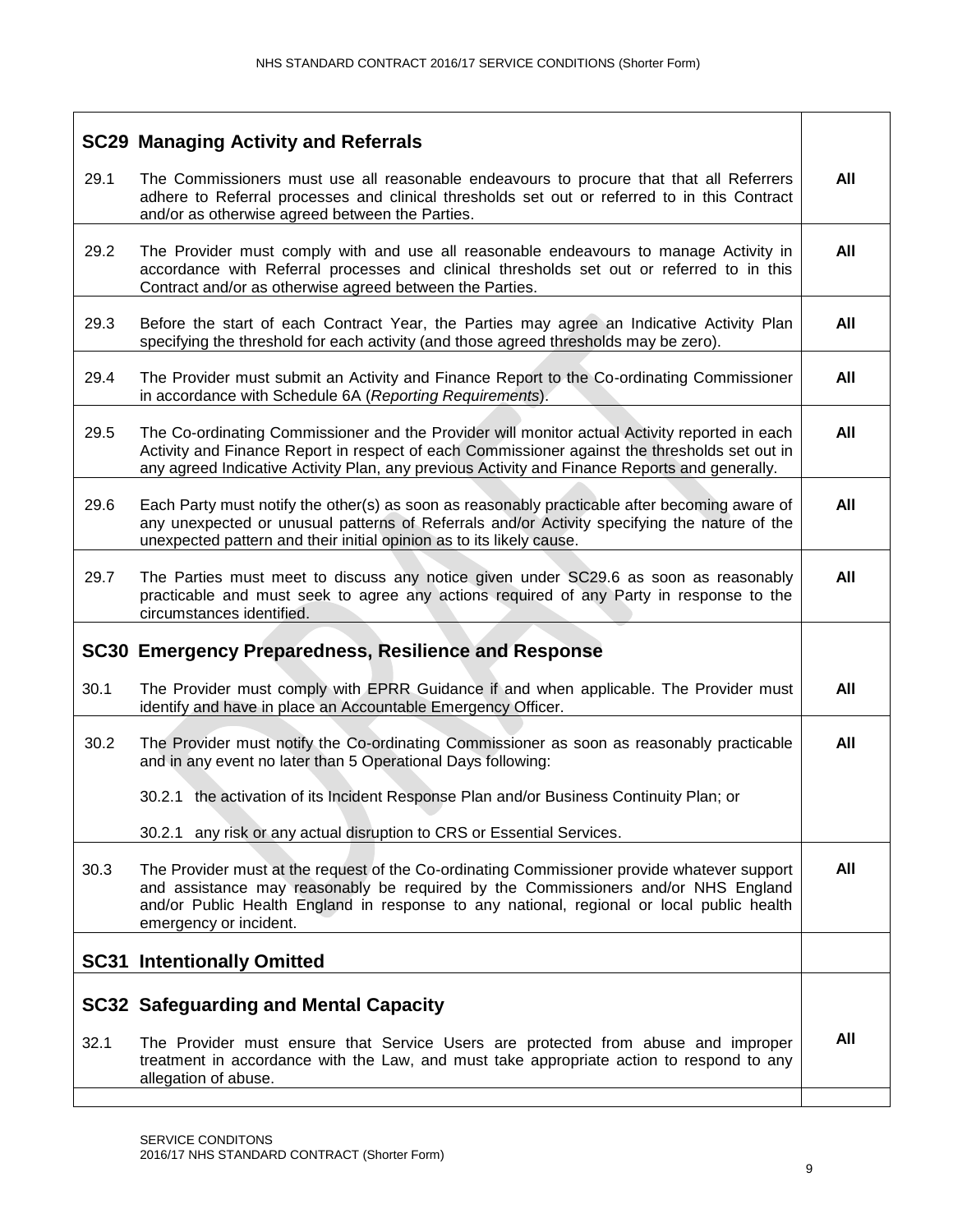| 32.2 | The Provider must nominate:                                                                                                                                                                                                                                                                                                                                      | All |
|------|------------------------------------------------------------------------------------------------------------------------------------------------------------------------------------------------------------------------------------------------------------------------------------------------------------------------------------------------------------------|-----|
|      | 32.2.1 a Safeguarding Lead and a named professional for safeguarding children, in<br>accordance with Safeguarding Guidance;                                                                                                                                                                                                                                      |     |
|      | 32.2.2 a Child Sexual Exploitation Lead; and                                                                                                                                                                                                                                                                                                                     |     |
|      | 32.2.3 a Mental Capacity and Deprivation of Liberty Lead,                                                                                                                                                                                                                                                                                                        |     |
|      | and must ensure that the Co-ordinating Commissioner is kept informed at all times of the<br>identity of the persons holding those positions.                                                                                                                                                                                                                     |     |
| 32.3 | The Provider must comply with the requirements and principles in relation to the safeguarding<br>of children and adults, including in relation to deprivation of liberty safeguards and child sexual<br>exploitation, set out or referred to in Law and Guidance (including Safeguarding Guidance and<br>Child Sexual Exploitation Guidance).                    | All |
| 32.4 | The Provider has adopted and must comply with the Safeguarding Policies and MCA Policies.<br>The Provider has ensured and must at all times ensure that the Safeguarding Policies and<br>MCA Policies reflect and comply with:                                                                                                                                   | All |
|      | 32.4.1 Law and Guidance;                                                                                                                                                                                                                                                                                                                                         |     |
|      | 32.4.2 the local multi-agency policies and any Commissioner safeguarding and MCA<br>requirements.                                                                                                                                                                                                                                                                |     |
| 32.5 | The Provider must implement comprehensive programmes for safeguarding and MCA training<br>for all relevant Staff and must have regard to Safeguarding Training Guidance.                                                                                                                                                                                         | All |
|      | <b>SC33 Incidents Requiring Reporting</b>                                                                                                                                                                                                                                                                                                                        |     |
| 33.1 | The Provider must notify deaths, Serious Incidents and other incidents to CQC, and to any<br>relevant Regulatory or Supervisory Body or other official body, in accordance with Good<br>Practice, Law and Guidance.                                                                                                                                              | All |
| 33.2 | The Provider must comply with the NHS Serious Incident Framework and the Never Events<br>Policy Framework, and must report all Serious Incidents and Never Events in accordance with<br>the requirements of those Frameworks.                                                                                                                                    | All |
| 33.3 | The Parties must comply with their respective obligations in relation to deaths and other<br>incidents in connection with the Services under Schedule 6C (Incidents Requiring Reporting<br>Procedure) and under Schedule 6A (Reporting Requirements).                                                                                                            | All |
| 33.4 | If a notification the Provider gives to any relevant Regulatory or Supervisory Body directly or<br>indirectly concerns any Service User, the Provider must send a copy of it to the relevant<br>Commissioner, in accordance with the timescales set out in Schedule 6C (Incidents Requiring<br>Reporting Procedure) and in Schedule 6A (Reporting Requirements). | All |
| 33.5 | The Commissioners may (subject to Law) use any information provided by the Provider under<br>this SC33, Schedule 6C (Incidents Requiring Reporting Procedure) and Schedule 6A<br>(Reporting Requirements) in any report which they make in connection with Serious Incidents.                                                                                    | All |
|      |                                                                                                                                                                                                                                                                                                                                                                  |     |
|      | <b>SC34 Care of Dying People</b>                                                                                                                                                                                                                                                                                                                                 |     |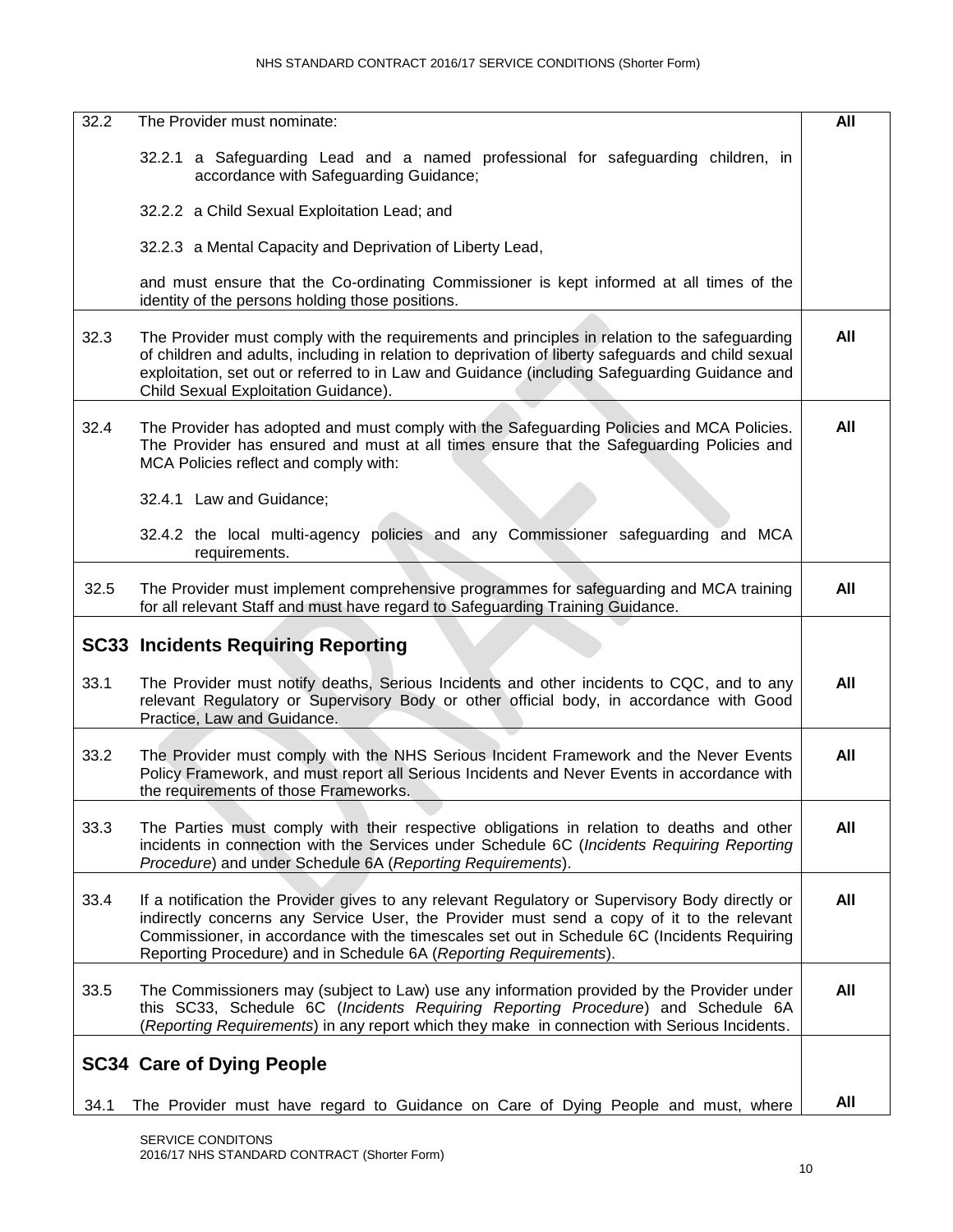|      | applicable, comply with ISN 1580 (Palliative Care Co-ordination: Core Content) and the<br>associated EPACCS IT System Requirements to ensure implementation of interoperable<br>solutions.                                                                                                                                                                                                                                                                                                                                                                                                   |     |
|------|----------------------------------------------------------------------------------------------------------------------------------------------------------------------------------------------------------------------------------------------------------------------------------------------------------------------------------------------------------------------------------------------------------------------------------------------------------------------------------------------------------------------------------------------------------------------------------------------|-----|
|      | <b>SC35 Duty of Candour</b>                                                                                                                                                                                                                                                                                                                                                                                                                                                                                                                                                                  |     |
| 35.1 | The Provider must act in an open and transparent way with Relevant Persons in relation to<br>Services provided to Service Users.                                                                                                                                                                                                                                                                                                                                                                                                                                                             | All |
| 35.2 | The Provider must, where applicable, comply with its obligations under regulation 20 of the<br>2014 Regulations in respect of any Notifiable Safety Incident.                                                                                                                                                                                                                                                                                                                                                                                                                                | All |
|      | <b>SC36 Payment Terms</b>                                                                                                                                                                                                                                                                                                                                                                                                                                                                                                                                                                    |     |
| 36.1 | Subject to any express provision of this Contract to the contrary, each Commissioner must pay<br>the Provider in accordance with the National Tariff, to the extent applicable, for all Services<br>that the Provider delivers to it in accordance with this Contract.                                                                                                                                                                                                                                                                                                                       | All |
| 36.2 | The Prices payable by the Commissioners under this Contract will be the Local Price for the<br>relevant Contract Year, as set out in Schedule 3A (Local Prices).                                                                                                                                                                                                                                                                                                                                                                                                                             | All |
|      | <b>Local Prices</b>                                                                                                                                                                                                                                                                                                                                                                                                                                                                                                                                                                          |     |
| 36.3 | The Co-ordinating Commissioner and the Provider have agreed and set out in Schedule 3A<br>(Local Prices) the mechanism by which that Local Price is to be adjusted with effect from the<br>start of each Contract Year. The Parties must in any event have regard to the efficiency and<br>uplift factors set out in the National Tariff where applicable.                                                                                                                                                                                                                                   | All |
| 36.4 | Any Local Price must be determined and agreed in accordance with the rules set out in the<br>National Tariff.                                                                                                                                                                                                                                                                                                                                                                                                                                                                                | All |
| 36.5 | The Co-ordinating Commissioner and the Provider must apply annually any adjustment<br>mechanism agreed and documented in Schedule 3A (Local Prices). Where no adjustment<br>mechanism has been agreed, the Co-ordinating Commissioner and the Provider must review<br>and agree before the start of each Contract Year the Local Price to apply to the following<br>Contract Year, having regard to the efficiency and uplift factors set out in the National Tariff<br>where applicable. In either case the Local Price as adjusted or agreed will apply to the<br>following Contract Year. | All |
| 36.6 | If the Co-ordinating Commissioner and the Provider fail to review or agree any Local Price for<br>the following Contract Year by the date 2 months before the start of that Contract Year, or<br>there is a dispute as to the application of any agreed adjustment mechanism, either may refer<br>the matter to Dispute Resolution for escalated negotiation and then (failing agreement)<br>mediation.                                                                                                                                                                                      | All |
| 36.7 | If on or following completion of the mediation process the Co-ordinating Commissioner and the<br>Provider still cannot agree any Local Price for the following Contract Year, within 10<br>Operational Days of completion of the mediation process either the Co-ordinating<br>Commissioner or the Provider may terminate the affected Services by giving the other not less<br>than 6 months' written notice.                                                                                                                                                                               | All |
| 36.8 | If any Local Price has not been agreed or determined in accordance with SC36.5 and 36.6<br>before the start of a Contract Year then the Local Price will be that which applied for the<br>previous Contract Year increased or decreased in accordance with the efficiency and uplift<br>factor set out in the National Tariff. The application of these prices will not affect the right to                                                                                                                                                                                                  | All |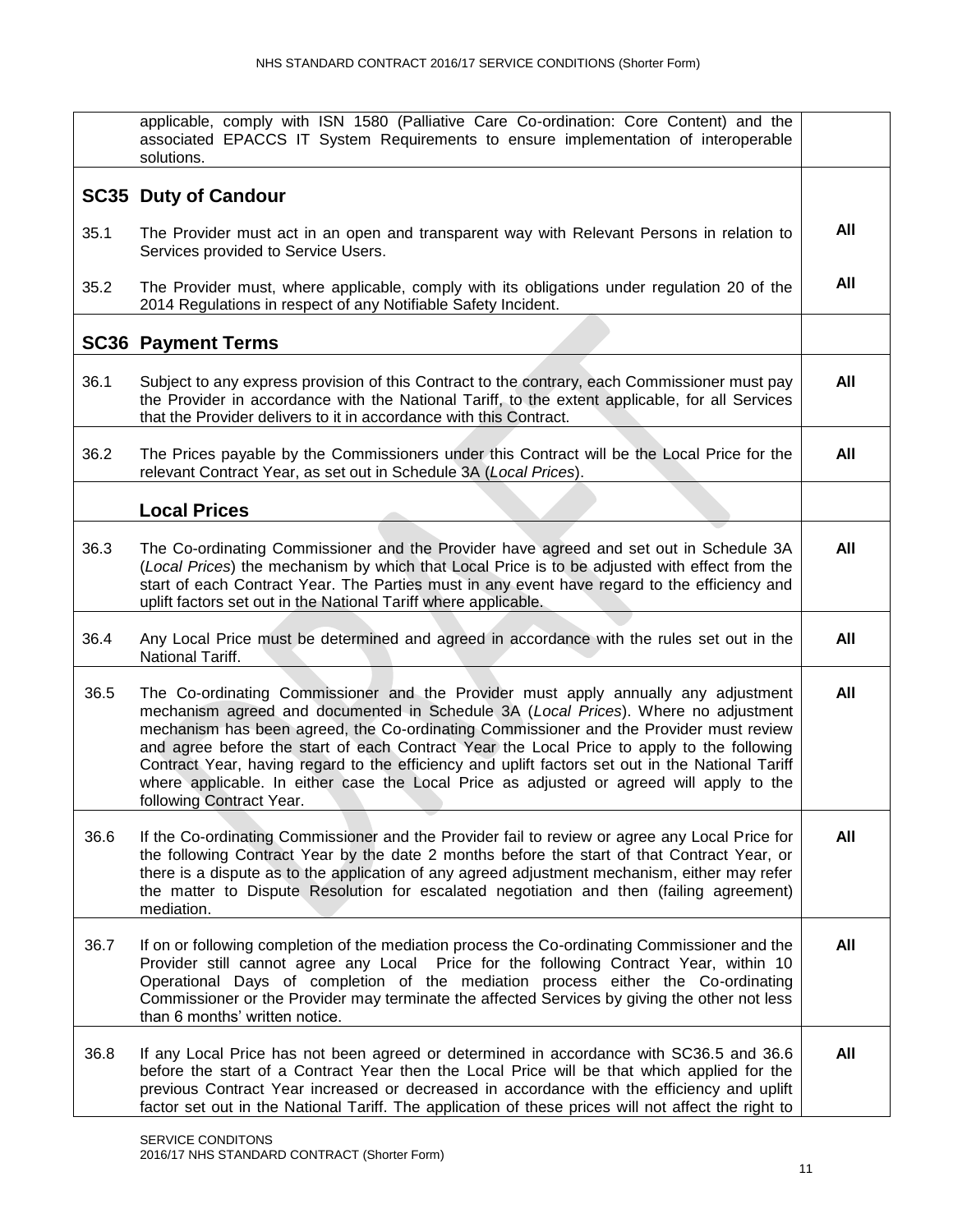|       | terminate this Contract as a result of non-agreement of a Local Prices under SC36.7.                                                                                                                                                                                                                                                                                                                                                                                                                                                                                                                                                                                                                                                             |                          |
|-------|--------------------------------------------------------------------------------------------------------------------------------------------------------------------------------------------------------------------------------------------------------------------------------------------------------------------------------------------------------------------------------------------------------------------------------------------------------------------------------------------------------------------------------------------------------------------------------------------------------------------------------------------------------------------------------------------------------------------------------------------------|--------------------------|
| 36.9  | All Local Prices and any annual adjustment mechanism agreed in respect of them must be<br>recorded in Schedule 3A (Local Prices). Where the Co-ordinating Commissioner and the<br>Provider have agreed to depart from an applicable national currency that agreement must be<br>submitted by the Co-ordinating Commissioner to Monitor in accordance with the National<br>Tariff.                                                                                                                                                                                                                                                                                                                                                                | All                      |
|       | Payment where the Parties have agreed an Expected Annual Contract<br><b>Value</b>                                                                                                                                                                                                                                                                                                                                                                                                                                                                                                                                                                                                                                                                |                          |
| 36.10 | Each Commissioner must make payments on account to the Provider in accordance with the<br>provisions of SC36.11 or if applicable SC36.12 and 36.13.                                                                                                                                                                                                                                                                                                                                                                                                                                                                                                                                                                                              | <b>EACV</b><br>agreed    |
| 36.11 | The Provider must supply to each Commissioner a quarterly invoice at least 10 Operational<br>Days before the first day of each Quarter, setting out the amount to be paid by that<br>Commissioner for that Quarter. The amount to be paid will be one quarter of the individual<br>Expected Annual Contract Value for the Commissioner. Subject to receipt of the invoice, on<br>the first day of each Quarter beginning on or after the Service Commencement Date each<br>Commissioner must pay that amount to the Provider.                                                                                                                                                                                                                    | <b>EACV</b><br>agreed    |
| 36.12 | In order to confirm the actual sums payable for Services delivered, the Provider must provide a<br>separate reconciliation account for each Commissioner for each Quarter showing the<br>aggregate and a breakdown of the Prices for all Services delivered and completed in that<br>Quarter. Each reconciliation account must be based on the information submitted by the<br>Provider to the Co-ordinating Commissioner under SC28 (Information Requirements) and must<br>be sent by the Provider to the relevant Commissioner (or, where payments are to be<br>aggregated, to the Co-ordinating Commissioner) within 25 Operational Days after the end of<br>the Quarter to which it relates.                                                 | <b>EACV</b><br>agreed    |
|       | 36.13 For the avoidance of doubt, there will be no reconciliation in relation to Block Arrangements.                                                                                                                                                                                                                                                                                                                                                                                                                                                                                                                                                                                                                                             | <b>EACV</b><br>agreed    |
| 36.14 | Each Commissioner must either agree the reconciliation account produced in accordance with<br>SC36.12 or wholly or partially contest the reconciliation account in accordance with SC36.24.<br>No Commissioner may unreasonably withhold or delay its agreement to a reconciliation<br>account.                                                                                                                                                                                                                                                                                                                                                                                                                                                  | <b>EACV</b><br>agreed    |
| 36.15 | A Commissioner's agreement of a reconciliation account (or where agreed in part in relation to<br>that part) will trigger a reconciliation payment by the relevant Commissioner (or, where<br>payments are to be aggregated, by the Co-ordinating Commissioner) to the Provider or by the<br>Provider to the relevant Commissioner (or, where payments are to be aggregated, to the Co-<br>ordinating Commissioner), as appropriate. The Provider must provide to the Commissioner (or<br>the Co-ordinating Commissioner) an invoice or credit note (as appropriate) within 5<br>Operational Days of that agreement and payment must be made within 10 Operational Days<br>following the receipt of the invoice or the issue of the credit note. | <b>EACV</b><br>agreed    |
|       | Payment where the Parties have not agreed an Expected Annual Contract<br><b>Value in relation to any Services</b>                                                                                                                                                                                                                                                                                                                                                                                                                                                                                                                                                                                                                                |                          |
| 36.16 | In respect of Services for which the Parties have not agreed an Expected Annual Contract<br>Value, the Provider must issue an invoice within 15 Operational Days after the end of each<br>month to each Commissioner (or, where payments are to be aggregated, to the Co-ordinating<br>Commissioner) in respect of Services provided to that Commissioner in that month. Subject to<br>SC36.24 the Commissioner (or, where payments are to be aggregated, the Co-ordinating                                                                                                                                                                                                                                                                      | <b>No EACV</b><br>agreed |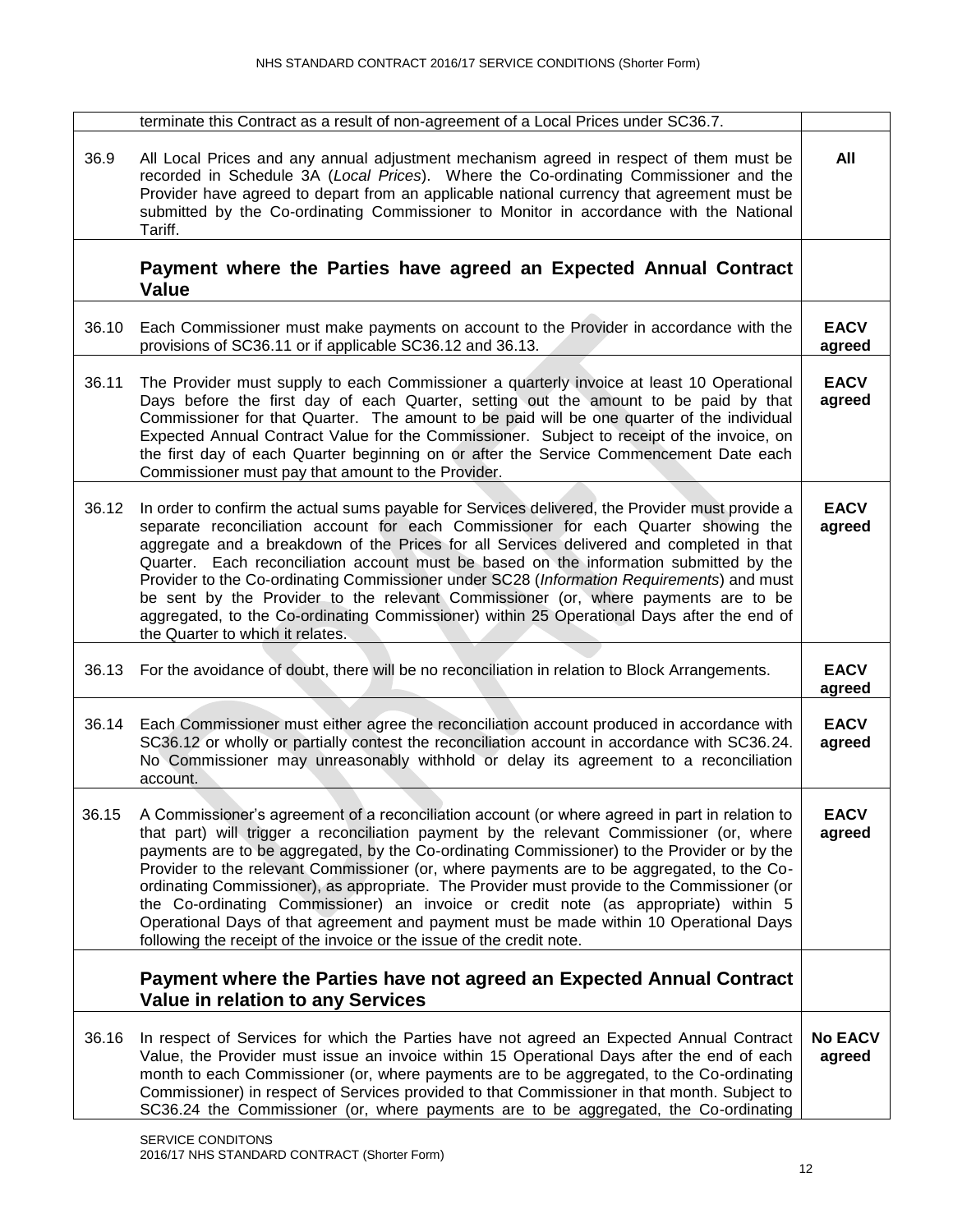|       | Commissioner) must settle each invoice within 10 Operational Days of receipt of the invoice.                                                                                                                                                                                                                                                                                                                                                                                                                                                                                                                                                                                                                                                                                                                                                                                           |     |
|-------|----------------------------------------------------------------------------------------------------------------------------------------------------------------------------------------------------------------------------------------------------------------------------------------------------------------------------------------------------------------------------------------------------------------------------------------------------------------------------------------------------------------------------------------------------------------------------------------------------------------------------------------------------------------------------------------------------------------------------------------------------------------------------------------------------------------------------------------------------------------------------------------|-----|
|       |                                                                                                                                                                                                                                                                                                                                                                                                                                                                                                                                                                                                                                                                                                                                                                                                                                                                                        |     |
|       | <b>National Quality Requirements and Local Quality Requirements</b>                                                                                                                                                                                                                                                                                                                                                                                                                                                                                                                                                                                                                                                                                                                                                                                                                    |     |
|       |                                                                                                                                                                                                                                                                                                                                                                                                                                                                                                                                                                                                                                                                                                                                                                                                                                                                                        |     |
| 36.17 | Subject to SC36.17A, if the Provider breaches any of the thresholds in respect of the<br>Operational Standards, the National Quality Requirements or the Local Quality Requirements<br>the Provider must repay to the relevant Commissioner or the relevant Commissioner must<br>deduct from payments due to the Provider (as appropriate), the relevant sums as determined<br>in accordance with Schedule 4A (Operational Standards and National Quality Requirements)<br>and/or Schedule 4C (Local Quality Requirements). The sums repaid or deducted under this<br>SC36.17 in respect of any Quarter will not in any event exceed 2.5% of the Actual Quarterly<br>Value.                                                                                                                                                                                                            | All |
|       | 36.17A If the Provider has been offered access to the Sustainability and Transformation Fund, and<br>has, as a condition of access, agreed with the national teams of Monitor/NHSTDA (as<br>appropriate) and NHS England an overall financial control total and (where relevant) specific<br>performance trajectories to be achieved during the Contract Year 1 April 2016 to 31 March<br>2017, no repayment will be required to be made, nor any deduction made, in relation to any<br>breach of any threshold which occurs during that Contract Year in respect of any Operational<br>Standard shown in bold italics in Schedule 4A (Operational Standards and National Quality<br>Requirements). This will not affect any other rights and obligations the Parties may have under<br>this Contract, including those under SC3 (Service Standards) and GC9 (Contract<br>Management). | All |
|       | <b>Never Events</b>                                                                                                                                                                                                                                                                                                                                                                                                                                                                                                                                                                                                                                                                                                                                                                                                                                                                    |     |
| 36.18 | If a Never Event occurs, the relevant Commissioner may deduct from payments due to the<br>Provider, in accordance with Never Events Policy Framework, a sum equal to the costs to that<br>Commissioner of the procedure or episode (or, where these cannot be accurately established,<br>£2,000) plus any additional charges incurred by that Commissioner (whether under this<br>Contract or otherwise) for any corrective procedure or necessary care in consequence of the<br>Never Event.                                                                                                                                                                                                                                                                                                                                                                                          | All |
|       | <b>Statutory and Other Charges</b>                                                                                                                                                                                                                                                                                                                                                                                                                                                                                                                                                                                                                                                                                                                                                                                                                                                     |     |
| 36.18 | Where applicable, the Provider must administer all statutory benefits to which the Service User<br>is entitled and within a maximum of 20 Operational Days following receipt of an appropriate<br>invoice the relevant Commissioner must reimburse the Provider any statutory benefits correctly<br>administered.                                                                                                                                                                                                                                                                                                                                                                                                                                                                                                                                                                      | All |
|       |                                                                                                                                                                                                                                                                                                                                                                                                                                                                                                                                                                                                                                                                                                                                                                                                                                                                                        |     |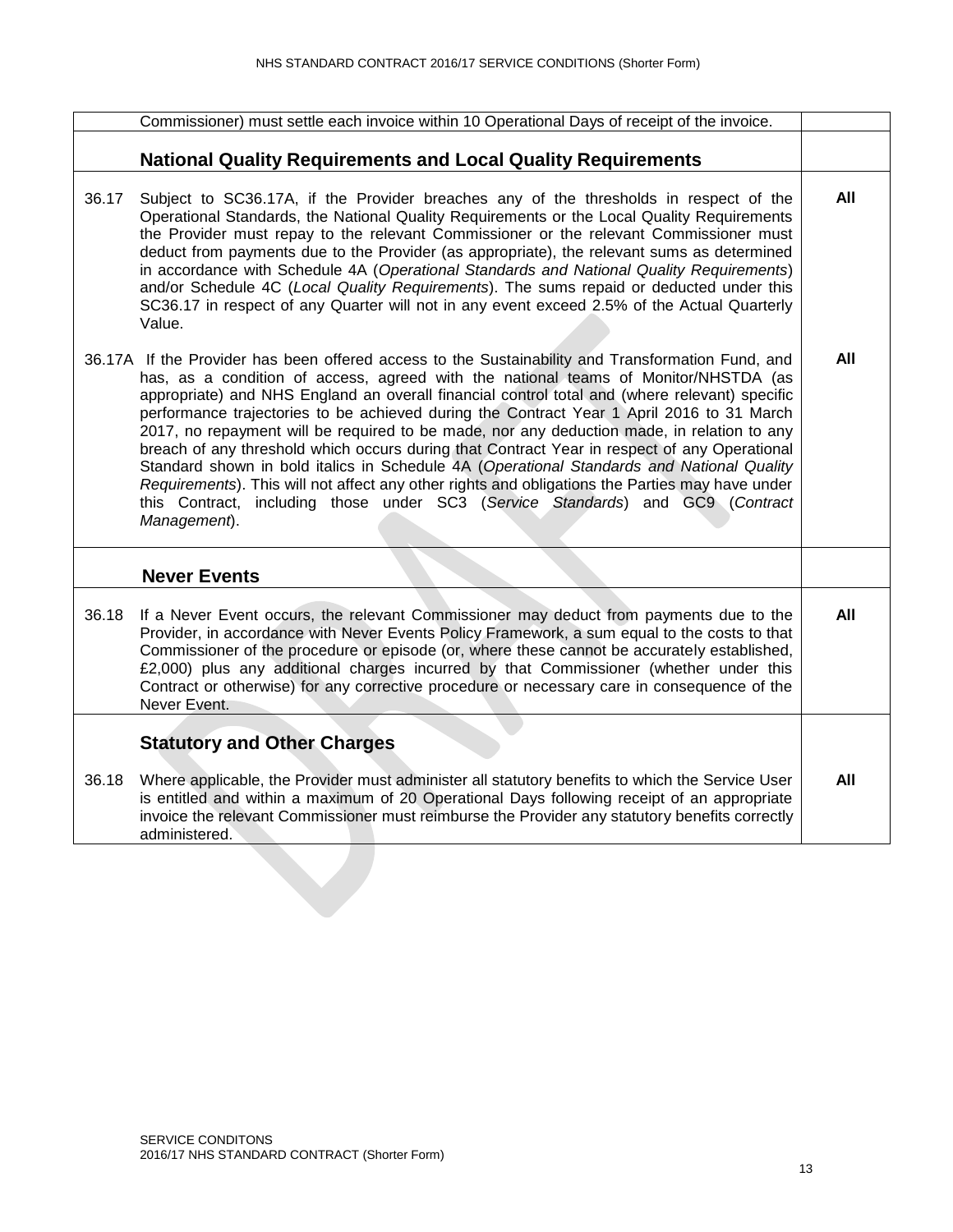- 36.19 The Provider must administer and collect all statutory charges which the Service User is liable to pay and which may lawfully be made in relation to the provision of the Services, and must account to whoever the Co-ordinating Commissioner reasonably directs in respect of those charges. **All**
- 36.20 The Parties acknowledge the requirements and intent of the Overseas Visitor Charging Regulations and Overseas Visitor Charging Guidance, and accordingly:
	- 36.21.1 the Provider must comply with all applicable Law and Guidance (including the Overseas Visitor Charging Regulations, the Overseas Visitor Charging Guidance and the Who Pays? Guidance) in relation to the identification of and collection of charges from Chargeable Overseas Visitors, including the reporting of unpaid NHS debts in respect of Services provided to non-EEA national Chargeable Visitors to the Department of Health;
	- 36.21.2 if the Provider has failed to take all reasonable steps to:
		- 36.21.2.1 identify a Chargeable Overseas Visitor; or
		- 36.21.2.2 recover charges from the Chargeable Overseas Visitor or other person liable to pay charges in respect of that Chargeable Overseas Visitor under the Overseas Visitor Charging Regulations,

no Commissioner will be liable to make any payment to the Provider in respect of any Services delivered to that Chargeable Overseas Visitor and where such a payment has been made the Provider must refund it to the relevant Commissioner;

- 36.21.3 (subject to SC36.21.2) each Commissioner must pay the Provider, in accordance with all applicable Law and Guidance (including the Overseas Visitor Charging Regulations, Overseas Visitor Charging Guidance and Who Pays? Guidance), the appropriate contribution on account for all Services delivered by the Provider in accordance with this Contract to any Chargeable Overseas Visitor in respect of whom that Commissioner is the Responsible Commissioner;
- 36.21.4 the Provider must refund to the relevant Commissioner any such contribution on account if and to the extent that charges are collected from a Chargeable Overseas Visitor or other person liable to pay charges in respect of that Chargeable Overseas Visitor, in accordance with all applicable Law and Guidance (including Overseas Visitor Charging Regulations, Overseas Visitor Charging Guidance and the Who Pays? Guidance);
- 36.21.5 the Provider must make full use of existing mechanisms designed to increase the rates of recovery of the cost of Services provided to overseas visitors insured by another EEA state, including the EEA reporting portal for EHIC and S2 activity; and
- 36.21.6 each Commissioner must pay the Provider, in accordance with all applicable Law and Guidance (including Overseas Visitor Charging Regulations, Overseas Visitor Charging Guidance and the Who Pays? Guidance), the appropriate sum for all Services delivered by the Provider to any overseas visitor in respect of whom that Commissioner is the Responsible Commissioner and which have been reported through the EEA reporting portal.
- 36.22 In its performance of this Contract the Provider must not provide or offer to a Service User any clinical or medical services for which any charges would be payable by the Service User except in accordance with this Contract, the Law and/or Guidance.

**All**

**All**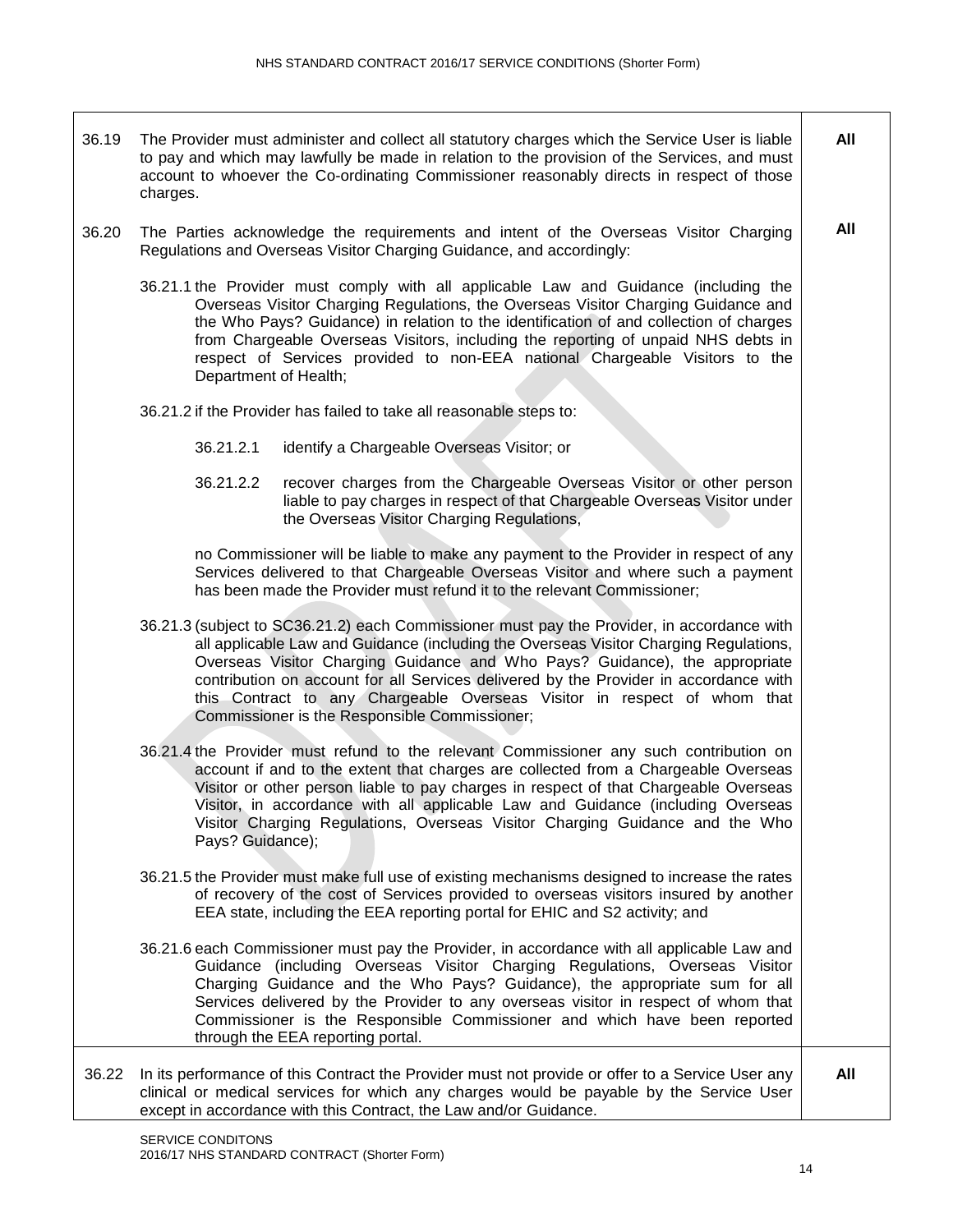|       | <b>VAT</b>                                                                                                                                                                                                                                                                                                                                                                                                                                                                                                                                |     |
|-------|-------------------------------------------------------------------------------------------------------------------------------------------------------------------------------------------------------------------------------------------------------------------------------------------------------------------------------------------------------------------------------------------------------------------------------------------------------------------------------------------------------------------------------------------|-----|
| 36.23 | Payment is exclusive of any applicable VAT for which the Commissioners will be additionally<br>liable to pay the Provider upon receipt of a valid tax invoice at the prevailing rate in force from<br>time to time.                                                                                                                                                                                                                                                                                                                       | All |
|       | <b>Contested Payments</b>                                                                                                                                                                                                                                                                                                                                                                                                                                                                                                                 |     |
| 36.24 | If a Party contests all or any part of any payment calculated in accordance with this SC36:                                                                                                                                                                                                                                                                                                                                                                                                                                               | All |
|       | 36.24.1 the contesting Party must (as appropriate):                                                                                                                                                                                                                                                                                                                                                                                                                                                                                       |     |
|       | 36.24.1.1 within 5 Operational Days of the receipt of a reconciliation account in<br>accordance with SC36.12; or                                                                                                                                                                                                                                                                                                                                                                                                                          |     |
|       | 36.24.1.2 within 5 Operational Days of the receipt by that Party of an invoice in<br>accordance with SC36.11 or 36.16,                                                                                                                                                                                                                                                                                                                                                                                                                    |     |
|       | notify the other Party or Parties, setting out in reasonable detail the reasons for<br>contesting that account or invoice (as applicable), and in particular identifying which<br>elements are contested and which are not contested; and                                                                                                                                                                                                                                                                                                 |     |
|       | 36.24.2 any uncontested amount must be paid in accordance with this Contract by the Party<br>from whom it is due; and                                                                                                                                                                                                                                                                                                                                                                                                                     |     |
|       | 36.24.3 if the matter has not been resolved within 20 Operational Days of the date of<br>notification under SC36.24.1, the contesting Party must refer the matter to Dispute<br>Resolution,                                                                                                                                                                                                                                                                                                                                               |     |
|       | and following the resolution of any Dispute referred to Dispute Resolution in accordance with<br>this SC36.24, insofar as any amount shall be agreed or determined to be payable the Provider<br>must immediately issue an invoice or credit note (as appropriate) for such amount. Any sum<br>due must be paid immediately together with interest calculated in accordance with SC36.25.<br>For the purposes of Condition 36.25 the date the amount was due will be the date it would<br>have been due had the amount not been disputed. |     |
|       | <b>Interest on Late Payments</b>                                                                                                                                                                                                                                                                                                                                                                                                                                                                                                          |     |
| 36.25 | Subject to any express provision of this Contract to the contrary (including without limitation the<br>Withholding and Retention of Payment Provisions), each Party will be entitled, in addition to<br>any other right or remedy, to receive Interest on any payment not made from the day after the<br>date on which payment was due up to and including the date of payment.                                                                                                                                                           | All |
|       | <b>Set Off</b>                                                                                                                                                                                                                                                                                                                                                                                                                                                                                                                            |     |
| 36.26 | Whenever any sum is due from one Party to another as a consequence of reconciliation under<br>this SC36 or Dispute Resolution or otherwise, the Party due to be paid that sum may deduct it<br>from any amount that it is due to pay the other, provided that it has given 5 Operational Days'<br>notice of its intention to do so.                                                                                                                                                                                                       | All |
|       | <b>Invoice Validation</b>                                                                                                                                                                                                                                                                                                                                                                                                                                                                                                                 |     |
| 36.27 | The Parties must comply with Law and Guidance (including Who Pays? Guidance and Invoice                                                                                                                                                                                                                                                                                                                                                                                                                                                   | All |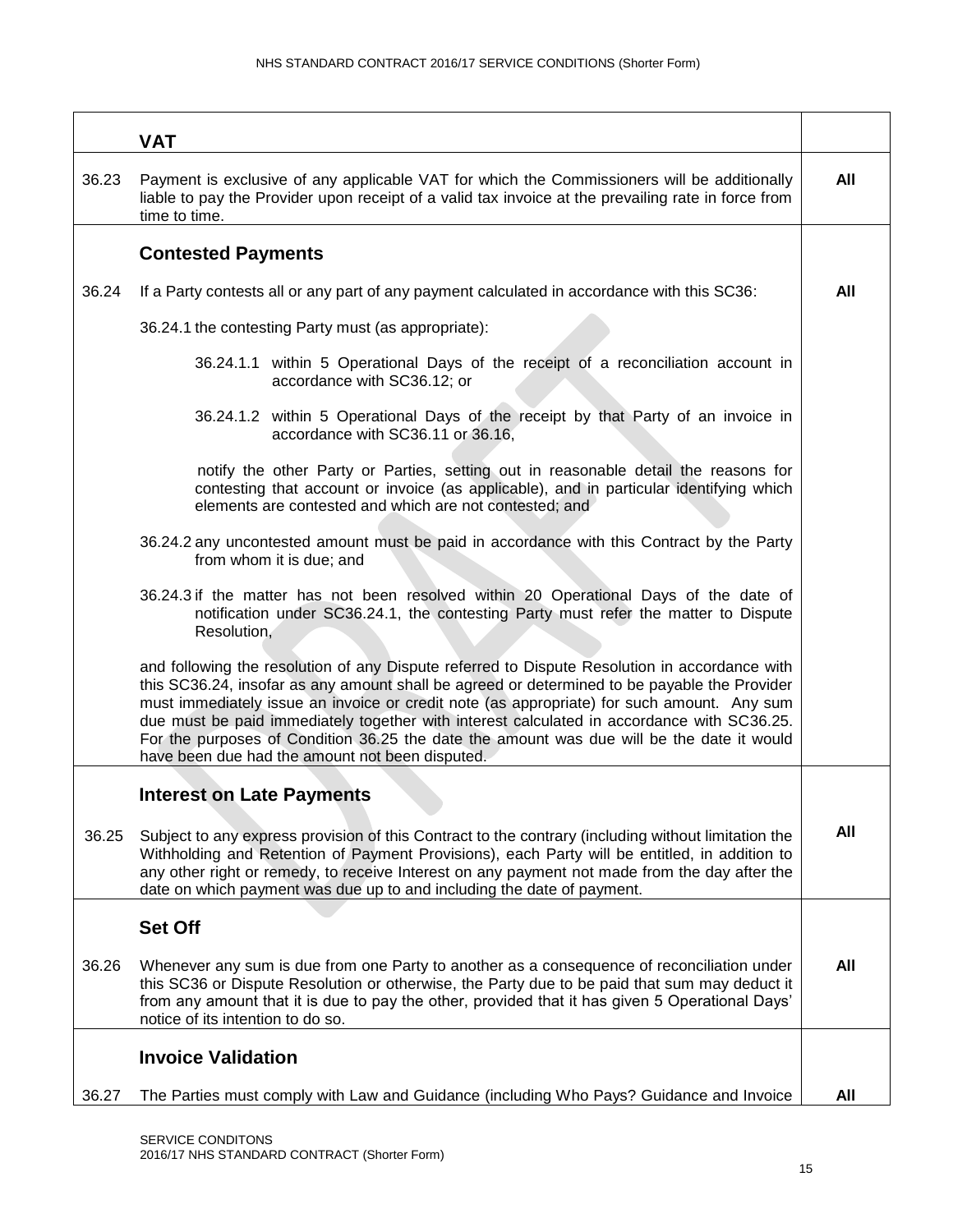|       | Validation Guidance) in respect of the use of data in the preparation and validation of invoices.                                                                                                                                                                                                                                                                                                                              |  |     |
|-------|--------------------------------------------------------------------------------------------------------------------------------------------------------------------------------------------------------------------------------------------------------------------------------------------------------------------------------------------------------------------------------------------------------------------------------|--|-----|
|       | <b>Submission of Invoices</b>                                                                                                                                                                                                                                                                                                                                                                                                  |  |     |
| 36.28 | The Provider must use all reasonable endeavours to submit all invoices via the e-Invoicing<br>Platform in accordance with e-Invoicing Guidance.                                                                                                                                                                                                                                                                                |  | All |
|       | <b>QUALITY REQUIREMENTS AND INCENTIVE SCHEMES</b>                                                                                                                                                                                                                                                                                                                                                                              |  |     |
|       | <b>SC37 Local Quality Requirements</b>                                                                                                                                                                                                                                                                                                                                                                                         |  |     |
| 37.1  | The Parties must comply with their duties under the Law to improve the quality of clinical<br>and/or care services for Service Users.                                                                                                                                                                                                                                                                                          |  | All |
| 37.2  | Nothing in this Contract is intended to prevent this Contract from setting higher quality<br>requirements than those laid down under Monitor's Licence (if any) or required by any relevant<br>Regulatory or Supervisory Body.                                                                                                                                                                                                 |  | All |
| 37.3  | Before the start of each Contract Year, the Co-ordinating Commissioner and the Provider will<br>agree the Local Quality Requirements that are to apply in respect of that Contract Year. In<br>order to secure continual improvement in the quality of the Services, those Local Quality<br>Requirements must not, except in exceptional circumstances, be lower or less onerous than<br>those for the previous Contract Year. |  | All |
|       | <b>SC38 Commissioning for Quality and Innovation (CQUIN)</b>                                                                                                                                                                                                                                                                                                                                                                   |  |     |
| 38.1  | Where and as required by CQUIN Guidance, the Parties must implement a performance<br>incentive scheme in accordance with CQUIN Guidance for each Contract Year or the<br>appropriate part of it.                                                                                                                                                                                                                               |  | All |
| 38.2  | If the Provider has satisfied a CQUIN Indicator a CQUIN Payment calculated in accordance<br>with CQUIN Guidance will be payable by the Commissioners to the Provider in accordance<br>with CQUIN Table 1.                                                                                                                                                                                                                      |  | All |
|       | <b>CQUIN Performance Report</b>                                                                                                                                                                                                                                                                                                                                                                                                |  |     |
| 38.3  | The Provider must submit to the Co-ordinating Commissioner a CQUIN Performance Report at<br>the frequency and otherwise in accordance with the National Requirements Reported Locally.<br>The Co-ordinating commissioner may raise with the Provider any queries it has on the content<br>of any CQUIN Performance Report.                                                                                                     |  | All |
|       | <b>CQUIN Account</b>                                                                                                                                                                                                                                                                                                                                                                                                           |  |     |
| 38.4  | Within 20 Operational Days following the latest of:                                                                                                                                                                                                                                                                                                                                                                            |  | All |
|       | 38.4.1<br>the end of the Contract Year; and                                                                                                                                                                                                                                                                                                                                                                                    |  |     |
|       | 38.4.2<br>the agreement of the final reconciliation account under SC36 (Payment Terms);<br>and                                                                                                                                                                                                                                                                                                                                 |  |     |
|       | 38.4.3<br>the agreement or resolution of all CQUIN Performance Reports in respect of that<br>Contract Year,                                                                                                                                                                                                                                                                                                                    |  |     |
|       | the Provider must submit a CQUIN Account to the Co-ordinating Commissioner.                                                                                                                                                                                                                                                                                                                                                    |  |     |